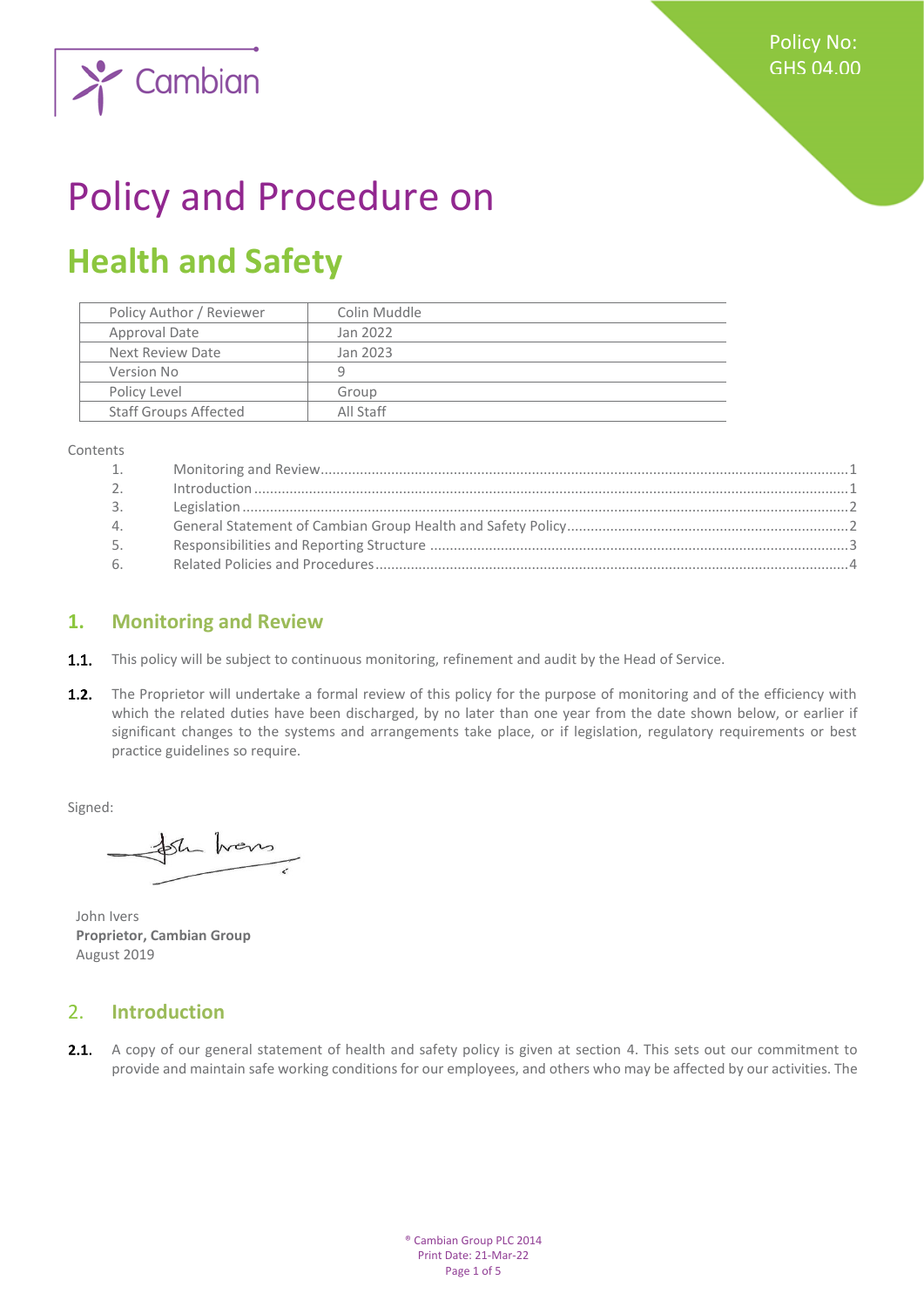

Policy No: GHS 04.00

objectives and implications of this statement are communicated to our employees, initially through our induction process and subsequently through the online training programme and the contents of this policy.

- $2.2.$ Individual senior level responsibilities and reporting arrangements are detailed at section 5.
- $2.3.$ This policy is supported by our health and safety management system which details our arrangements for the effective management of our significant risks and exposures. This includes detailed policies and procedures, process for assessing risk, and our arrangements for emergencies, fire and first aid etc. These are listed at section 6.

#### <span id="page-1-0"></span>**3. Legislation**

- $3.1.$ The purpose of this policy is to ensure that, as far as reasonably practicable, the safety of all employees, individuals in our care, visitors and any other individuals who may be affected by our activities is safeguarded through compliance with relevant health and safety legislation including:
	- Control of Asbestos Regulations 2012
	- Control of Substances Hazardous to Health Regulations 2002
	- Electricity at Work Regulations 1989
	- Equality Act 2010
	- Gas Safety (Installation and Use) Regulations 1994 and 1998
	- Health and Safety (Display Screen Equipment) Regulations 1992
	- Health and Safety (First Aid) Regulations 1991
	- Health and Safety (Safety Signs and Safety Signals) Regulations 1996
	- Health and Safety at Work etc. Act 1974
	- Management of Health and Safety at Work Regulations 1999
	- Manual Handling Operations Regulations 1992
	- Personal Protective Equipment at Work Regulations 1992
	- Regulatory Reform (Fire Safety) Order 2005
	- Reporting of Injuries, Diseases and Dangerous Occurrences Regulations 2013,
	- Work at Height Regulations 2005
	- Workplace (Health, Safety and Welfare) Regulations 1992

#### <span id="page-1-1"></span>4. General Statement of Cambian Group Health and Safety Policy

- $4.1.$ It is our policy to ensure, so far as is reasonably practicable, the safety of all employees and any other persons who may be directly affected by the activities of the Company.
- $4.2.$ So far as is reasonably practicable, Cambian Group will also:
	- Aim to achieve compliance with legal requirements through good occupational health and safety performance.
	- Provide adequate resources to implement this policy.
	- Establish and maintain a safe and healthy working environment.
	- Ensure that significant risks arising from work activities under our control are eliminated or adequately controlled.
	- Develop and implement appropriate occupational health and safety procedures, and safe working practices.
	- Include the management of health and safety as a specific responsibility of registered managers/heads/principals at all levels.
	- Ensure this policy is understood and implemented throughout the organisation.
	- Involve employees in health and safety decisions through consultation and co-operation.
	- Maintain workplaces under our control in a condition that is safe and without risk to health.
	- Regularly review compliance with the policy and the management system that support it.

Version: 9 9 | ® Cambian Group PLC 2014 | Approved by: Colin Muddle<br>Next Review Date: Ian 2023 Policy Name: Health and Safety | Date: Ian 2022 Next Review Date: Jan 2023 | Policy Name: Health and Safety | Date: Jan 2022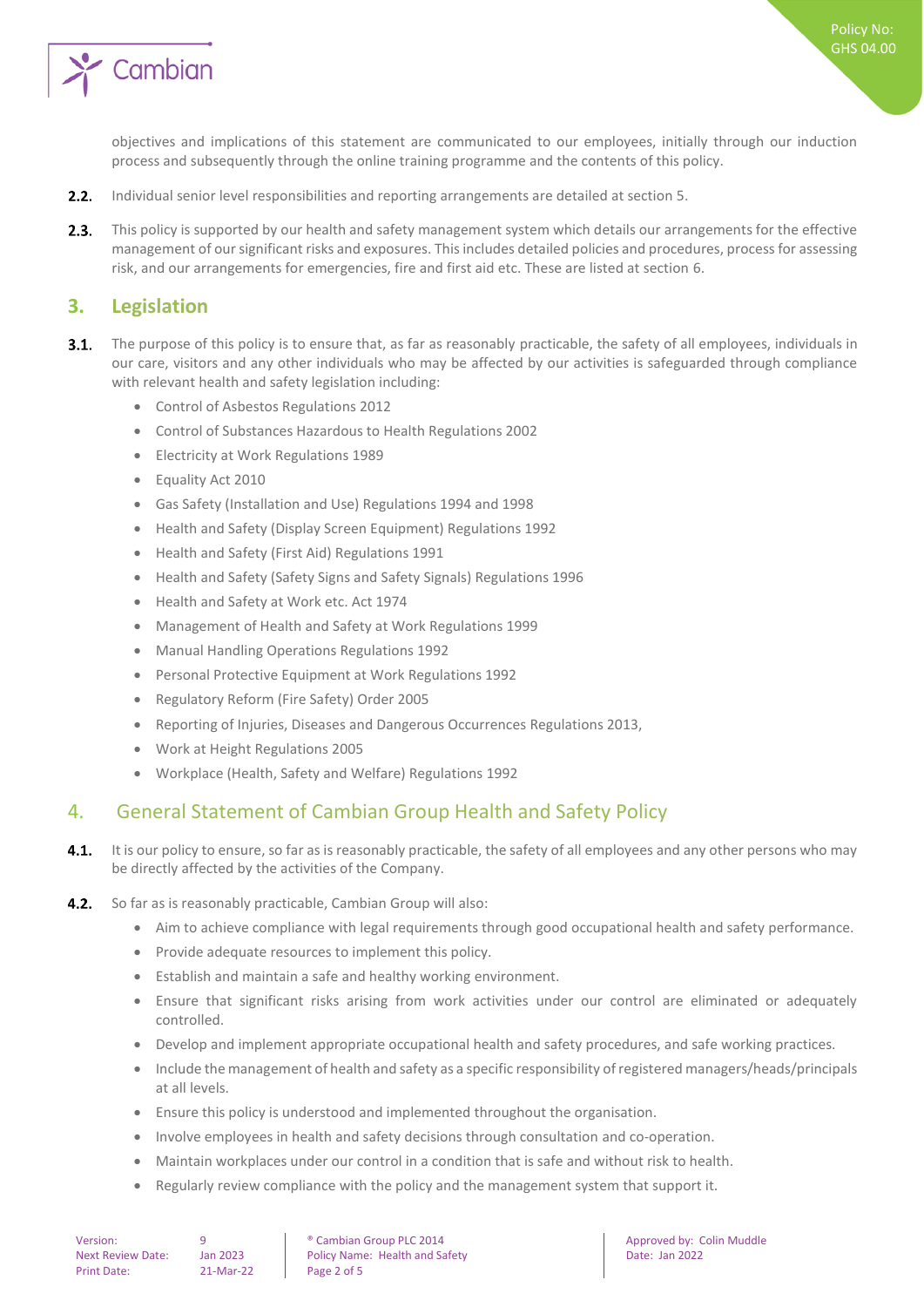

### <span id="page-2-0"></span>5. Responsibilities and Reporting Structure

- $5.1.$ To meet the objectives of our health and safety policy we have clearly defined senior level responsibilities for the management of health and safety. These are summarised in the following organogram.
- $5.2.$ This hierarchy does not necessarily represent the organisation for other business activities.
- $5.3.$ The Chief Operating Officer has ultimate responsibility for the formulation and implementation of the company's health and safety policy, and in particular for:
	- Ensuring that the necessary arrangements are in place for managing health and safety effectively, and that senior managers are accountable for health and safety.
	- Considering health and safety during the planning and implementation of business strategy.
	- Ensuring there are sufficient resources for meeting the objectives of the health and safety policy.
	- Including health and safety on the agenda of Board meetings and senior executive meetings.
	- Ensuring arrangements are in place to monitor and review health and safety performance across the company, including accidents and incidents; and ensuring that the necessary amendments are made to relevant policies, procedures and processes.
	- Periodically reviewing the objectives of the health and safety policy.
- 54 Specific overall responsibility for the management of our health and safety programme on a day to day basis has been assigned to the Caretech Group Compliance and Regulation Director supported as appropriate by the Chief Operating Officer, Director of Facilities Maintenance and Group Clinical Lead . This includes:
	- Ensuring that the objectives of health and safety policy are implemented.
	- Ensuring that health and safety is considered prior to the implementation of new processes.
	- Ensuring that suitable policies and procedures are provided and implemented to meet the objectives of the health and safety policy.
	- Ensuring that there is a training policy in place so that employees are competent for their respective roles and their health and safety responsibilities.
	- Ensuring that arrangements are in place for the elimination or control of risks in relation to health and safety.
	- Ensuring suitable emergency arrangements are in place in relation to fire, accidents and first aid.
	- Ensuring suitable controls are in place for the effective management of contractors.
	- Ensure that reports, recommendations and notices issued by enforcement authorities, external auditors, and other relevant parties are evaluated and actioned within allocated timescales.
	- Ensuring that contractors are competent for the work they carry out and operate to an effective permit to work system where applicable.
	- Monitoring performance in relation to health and safety and reporting to the Chief Operating Officer on progress against the objectives of the health and safety policy.
	- Reviewing accidents and other incidents in relation to health and safety and reporting to the Chief Operating Officer on the outcome of these investigations.
	- Ensuring that all the essential elements of the health and safety system are implemented, monitored and reviewed.
- $5.5.$ Day to day responsibility for the management of health and safety at individual locations is delegated to School Heads/Principals and Registered Managers of each individual location. This includes:
	- Ensuring risk assessments are completed and reviewed for all significant work activities and the results of these assessments are implemented and communicated to employees.
	- Ensuring that the arrangements for fire, first aid, accidents and emergencies are implemented.
	- Ensuring that accident and incidents have been reported, recorded, notified and investigated as appropriate, and records are maintained.
	- Monitor health and safety standards on site at regular intervals and ensure remedial action is implemented.

| Version:                 |  |
|--------------------------|--|
| <b>Next Review Date:</b> |  |
| <b>Print Date:</b>       |  |

 $P^2$ -Mar-22 Page 3 of 5

• Cambian Group PLC 2014 **Approved by: Colin Muddle** Ian 2023 Policy Name: Health and Safety Name Date: Jan 2022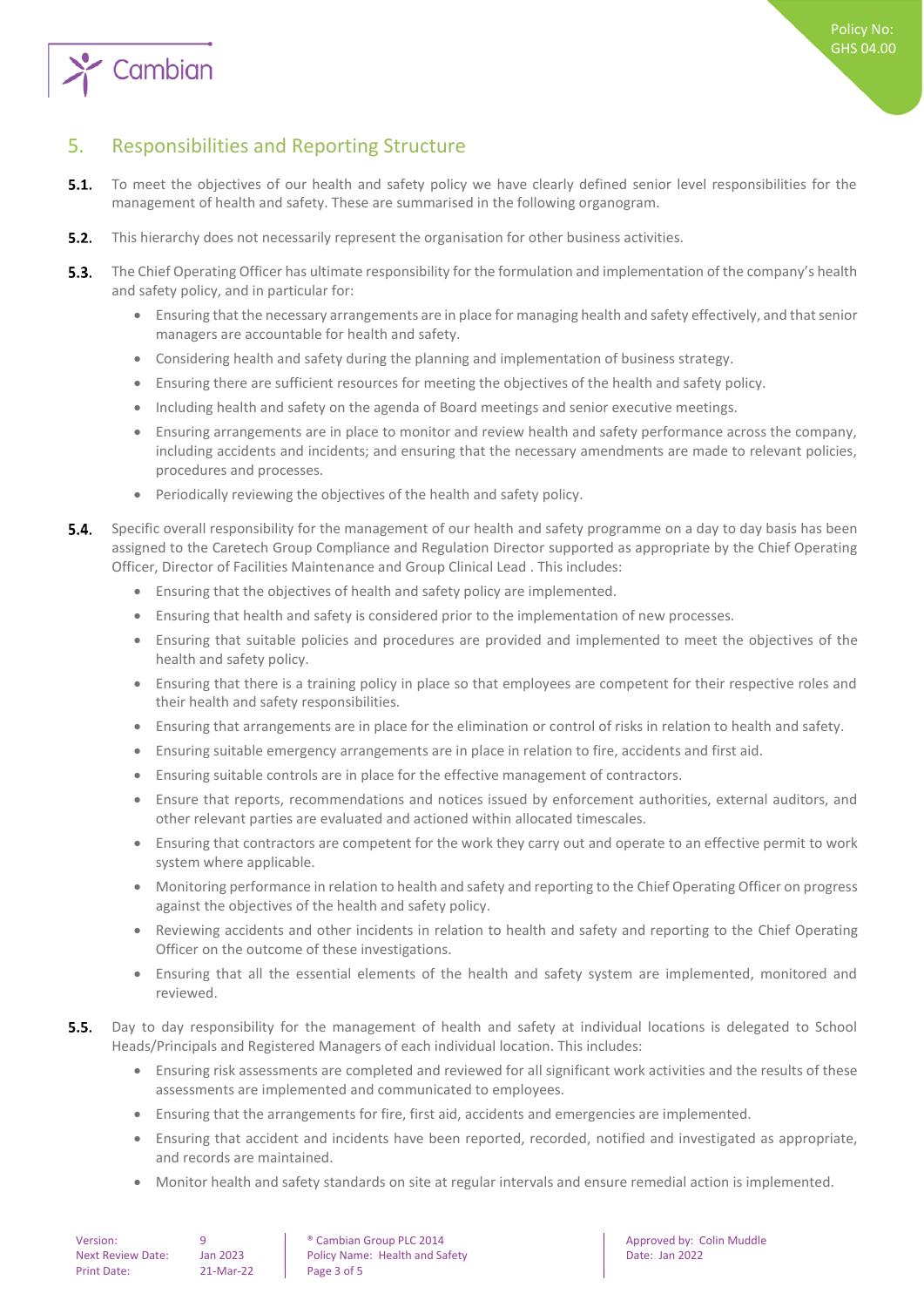

- Ensuring that employees receive adequate training, information, instruction and supervision to discharge to their specific health and safety responsibilities.
- Promptly informing the Group Compliance and Regulation Director of any significant health and safety failure.
- Providing the Group Compliance and Regulation Director with regular reports on health and safety performance.
- Ensuring that local health and safety records and documentation are complete and are systematically stored.
- $5.6.$ Health and safety performance is reviewed locally on a monthly basis against defined key point indicators.
- $5.7.$ Health and safety risks are reviewed at a corporate level at the Quarterly Care Quality Committee.
- <span id="page-3-0"></span> $5.8.$ Summary data is then submitted for review at the PLC Board.

#### 6. Related Policies and Procedures

6.1. GHS 04.01 Accidents/Incidents

| <b>6.2.</b> GHS 04.02  | Asbestos                                                   |
|------------------------|------------------------------------------------------------|
| <b>6.3.</b> GHS 04.03  | Checklists                                                 |
| 6.4. GHS 04.04         | Consultation                                               |
| <b>6.5.</b> GHS 04.05  | Contractors                                                |
| <b>6.6.</b> GHS 04.06  | Control of Substances Hazardous to Health                  |
| <b>6.7.</b> GHS 04.07  | <b>Disability Discrimination</b>                           |
| <b>6.8.</b> GHS 04.08  | Display Screen Equipment                                   |
| <b>6.9.</b> GHS 04.09  | Fire Safety                                                |
| 6.10. GHS 04.10        | First Aid                                                  |
| 6.11. GHS 04.11        | Gas Safety                                                 |
| 6.12. GHS 04.12        | Lone Working                                               |
| 6.13. GHS 04.13        | <b>Manual Handling</b>                                     |
| <b>6.14.</b> GHS 04.14 | Medical Oxygen                                             |
| <b>6.15.</b> GHS 04.15 | New and Expectant Mothers                                  |
| <b>6.16.</b> GHS 04.16 | Permit to Work                                             |
|                        | <b>6.17.</b> GHS 04.17 Personal Protective Equipment (PPE) |
| <b>6.18.</b> GHS 04.18 | <b>Risk Assessments</b>                                    |
| 6.19. GHS 04.19        | Slips and Trips                                            |
| 6.20. GHS 04.20        | <b>Statutory Inspection</b>                                |
| <b>6.21.</b> GHS 04.21 | Water Safety                                               |
| <b>6.22.</b> GHS 04.22 | Work at Height                                             |
| 6.23. GHS 04.23        | Workplace Safety                                           |